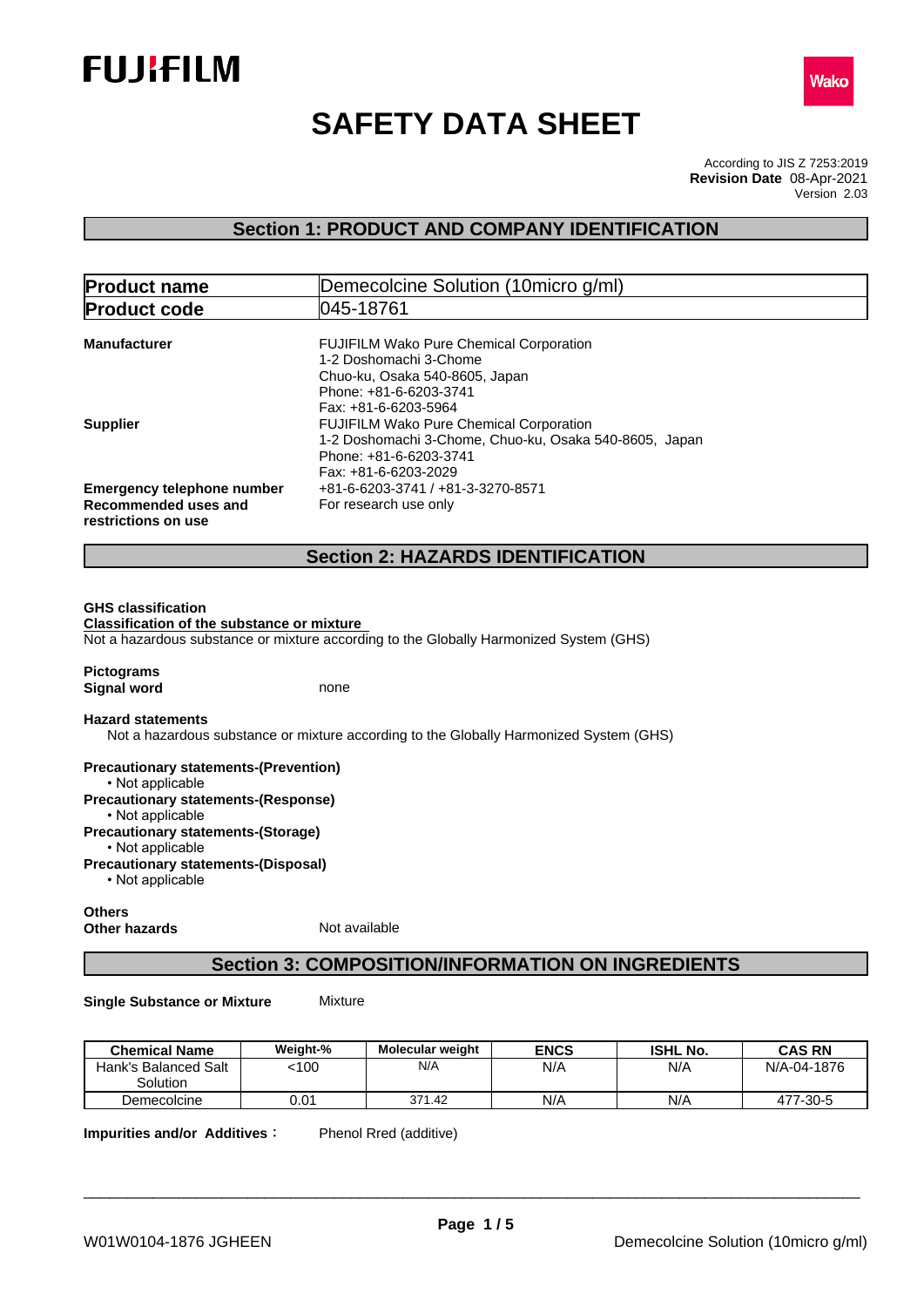## **Section 4: FIRST AID MEASURES**

#### **Inhalation**

Remove to fresh air. If symptoms persist, call a physician.

#### **Skin contact**

Wash off immediately with soap and plenty of water. If symptoms persist, call a physician.

#### **Eye contact**

IF IN EYES: Rinse cautiously with water for several minutes. Remove contact lenses, if present and easy to do. Continue rinsing. Immediate medical attention is required.

#### **Ingestion**

Rinse mouth. Never give anything by mouth to an unconscious person. Call a physician or poison control center immediately. Do not induce vomiting without medical advice.

#### **Protection of first-aiders**

Use personal protective equipment as required.

## **Section 5: FIRE FIGHTING MEASURES**

#### **Suitable extinguishing media**

Use extinguishing measures that are appropriate to local circumstances and the surrounding environment **Unsuitable extinguishing media**

No information available

#### **Specific hazards arising from the chemical product**

Thermal decomposition can lead to release of irritating and toxic gases and vapors.

**Special extinguishing method**

## No information available

## **Special protective actions for**

#### **fire-fighters**

Use personal protective equipment as required.Firefighters should wear self-contained breathing apparatus and full firefighting turnout gear.

## **Section 6: ACCIDENTAL RELEASE MEASURES**

## **Personal precautions, protective equipment and emergency procedures**

For indoor, provide adequate ventilation process until the end of working. Deny unnecessary entry other than the people involved by, for example, using a rope. While working, wear appropriate protective equipments to avoid adhering it on skin, or inhaling the gas. Work from windward, and retract the people downwind.

#### **Environmental precautions**

To be careful not discharged to the environment without being properly handled waste water contaminated.

#### **Methods and materials for contaminent and methods and materials for cleaning up**

Absorb dry sand, earth, sawdust and the waste. Collect empty container that can be sealed.

#### **Recoverly, neutralization**

No information available

#### **Secondary disaster prevention measures**

Clean contaminated objects and areas thoroughly observing environmental regulations.

## **Section 7: HANDLING AND STORAGE**

#### **Handling**

#### **Technical measures**

Use with local exhaust ventilation.

#### **Precautions**

Do not rough handling containers, such as upsetting, falling, giving a shock, and dragging. Prevent leakage, overflow, and scattering. Not to generate steam and dust in vain. Seal the container after use. After handling, wash hands and face, and then gargle. In places other than those specified, should not be smoking or eating and drinking. Should not be brought contaminated protective equipment and gloves to rest stops. Deny unnecessary entry of non-emergency personnel to the handling area.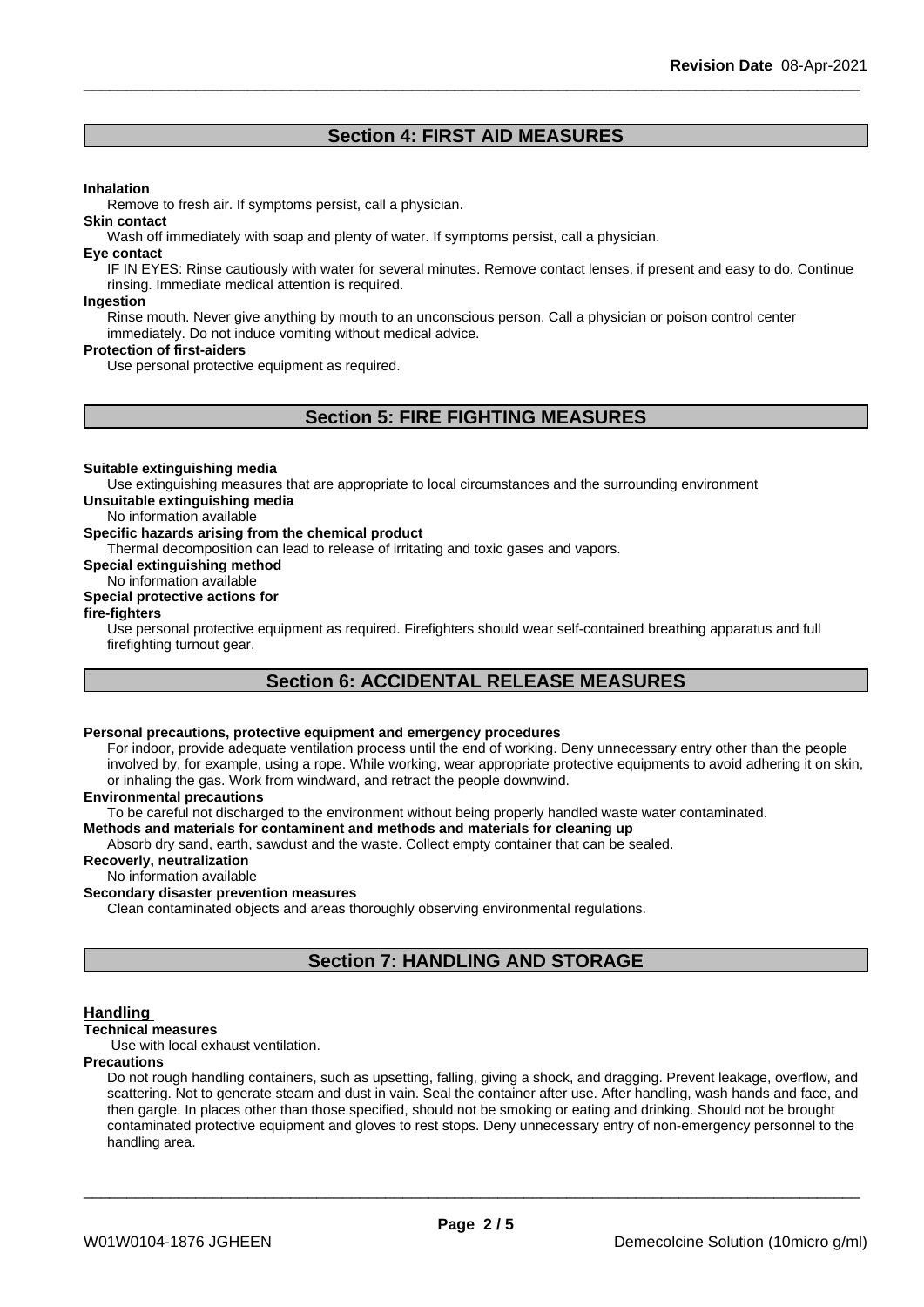#### **Safety handling precautions**

Avoid contact with skin and eyes Use personal protective equipment as required.

### **Storage**

**Safe storage conditions Safe packaging material** Glass **Incompatible substances** No information available

**Storage conditions** Store away from sunlight in a cool (2-10 °C) well-ventilated dry place.

## **Section 8: EXPOSURE CONTROLS/PERSONAL PROTECTION**

#### **Engineering controls**

In case of indoor workplace, seal the source or use a local exhaust system. Provide the safety shower facility, and handand eye-wash facility. And display their position clearly.

**Exposure limits** This product, as supplied, does not contain any hazardous materials with occupational exposure limits established by the region specific regulatory bodies.

**Personal protective equipment Respiratory protection** Protective mask Hand protection **Protection Protection** gloves **Skinandbody protection** Long-sleeved work clothes

**Eye protection protective eyeglasses or chemical safety goggles** 

#### **General hygiene considerations**

Handle in accordance with good industrial hygiene and safety practice.

## **Section 9: PHYSICAL AND CHEMICAL PROPERTIES**

#### **Form**

| Color                                                  | yellowish red-red         |
|--------------------------------------------------------|---------------------------|
| <b>Turbidity</b>                                       | clear                     |
| Appearance                                             | liquid                    |
| Odor                                                   | No data available         |
| <b>Melting point/freezing point</b>                    | No data available         |
| Boiling point, initial boiling point and boiling range | No data available         |
| <b>Flammability</b>                                    | No data available         |
| <b>Evaporation rate:</b>                               | No data available         |
| Flammability (solid, gas):                             | No data available         |
| Upper/lower flammability or                            |                           |
| explosive limits                                       |                           |
| Upper:                                                 | No data available         |
| Lower:                                                 | No data available         |
| <b>Flash point</b>                                     | No data available         |
| Auto-ignition temperature:                             | No data available         |
| <b>Decomposition temperature:</b>                      | No data available         |
| рH                                                     | $7.3 - 8.3$ (25 °C)       |
| Viscosity (coefficient of viscosity)                   | No data available         |
| <b>Dynamic viscosity</b>                               | No data available         |
| <b>Solubilities</b>                                    | water, Ethanol: miscible. |
| n-Octanol/water partition coefficient: (log Pow)       | No data available         |
| Vapour pressure                                        | No data available         |
| <b>Specific Gravity / Relative density</b>             | No data available         |
| Vapour density                                         | No data available         |
| <b>Particle characteristics</b>                        | No data available         |

### **Flammability** No data available **Evaporation rate:** No data available **Flammability (solid, gas):** No data available **Upper:** No data available **Lower:** No data available **Flash point** No data available **Auto-ignition temperature:** No data available **Decomposition temperature:** No data available **pH** 7.3 - 8.3 (25°C) **Viscosity (coefficient of viscosity)** No data available **Dynamic viscosity** No data available **Solubilities** water , Ethanol : miscible . **n-Octanol/water partition coefficient:(log Pow)** No data available **Vapour pressure** No data available **Specific Gravity / Relative density** No data available **Vapour density** No data available **Particle characteristics** No data available

\_\_\_\_\_\_\_\_\_\_\_\_\_\_\_\_\_\_\_\_\_\_\_\_\_\_\_\_\_\_\_\_\_\_\_\_\_\_\_\_\_\_\_\_\_\_\_\_\_\_\_\_\_\_\_\_\_\_\_\_\_\_\_\_\_\_\_\_\_\_\_\_\_\_\_\_\_\_\_\_\_\_\_\_\_\_\_\_\_\_

## **Section 10: STABILITY AND REACTIVITY**

#### **Stability**

**Reactivity** No data available **Hazardous reactions**

**Chemical stability** Stable under recommended storage conditions.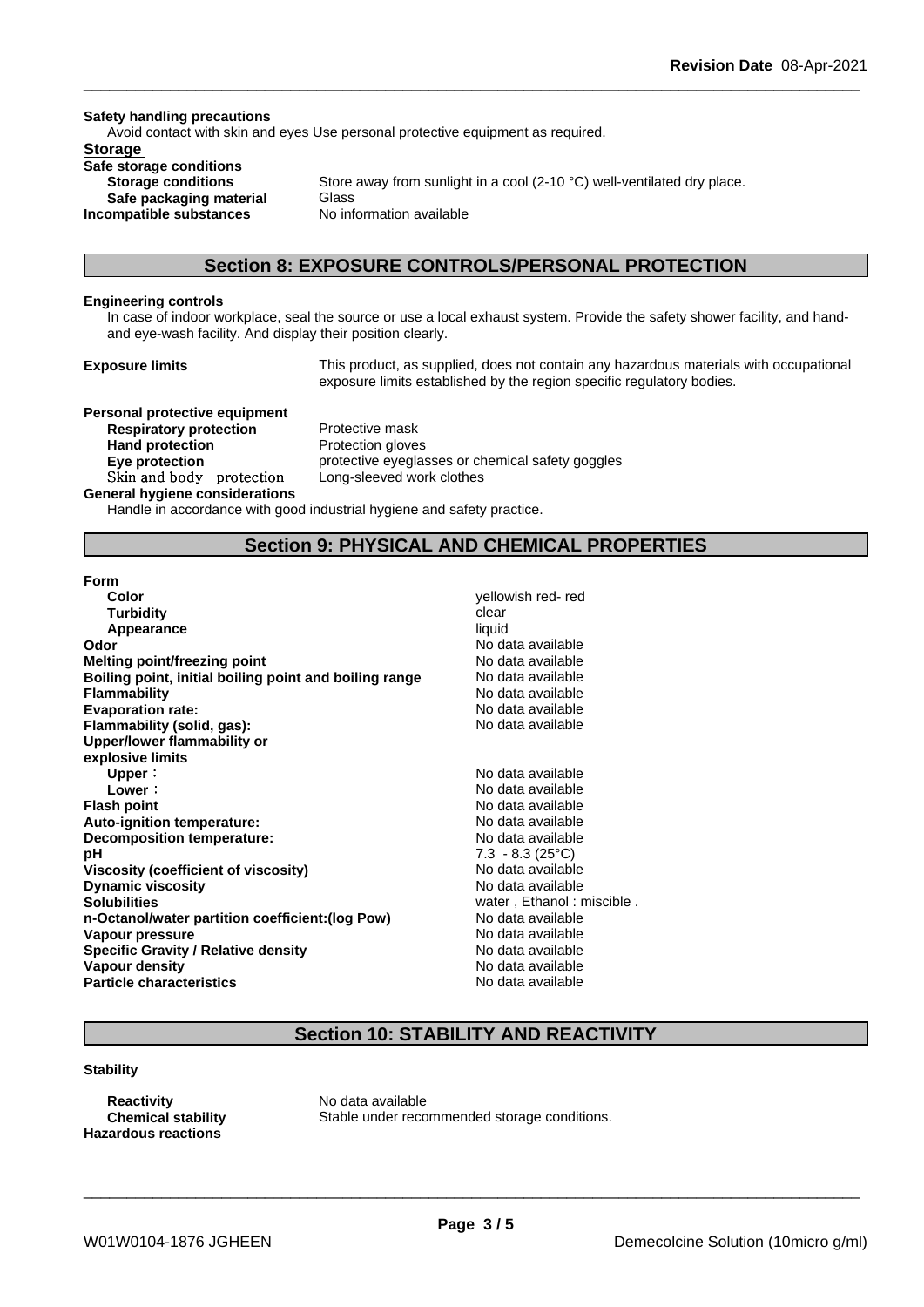None under normal processing **Conditions to avoid** Extremes of temperature and direct sunlight **Incompatible materials** No information available **Hazardous decomposition products** No information available

## **Section 11: TOXICOLOGICAL INFORMATION**

#### **Acute toxicity**

| <b>Chemical Name</b> | <b>LD50</b><br>Oral                                                                  | <b>_D50</b><br>Dermal | <b>Inhalation LC50</b> |
|----------------------|--------------------------------------------------------------------------------------|-----------------------|------------------------|
| Demecolcine          | $\Gamma$ <sup><math>\Omega</math></sup><br>$\sim$ $\sim$<br>ua/ka<br>Mouse<br>25.530 | N/t<br><b>11.1</b>    | N/r                    |

| No data available |  |
|-------------------|--|
| No data available |  |
| No data available |  |
| No data available |  |
| No data available |  |
| No data available |  |
| No data available |  |
| No data available |  |
| No data available |  |
|                   |  |

## **Section 12: ECOLOGICAL INFORMATION**

**Ecotoxicity** No information available

**Persistence and degradability** No information available<br>**Bioaccumulative potential** No information available **Bioaccumulative potential<br>Mobility in soil Mobility in soil** No information available **Hazard to the ozone layer** No information available

**Other data** No data available

## **Section 13: DISPOSAL CONSIDERATIONS**

#### **Waste from residues**

Disposal should be in accordance with applicable regional, national and local laws and regulations. **Contaminated container and contaminated packaging**

Disposal should be in accordance with applicable regional, national and local laws and regulations.

## **Section 14: TRANSPORT INFORMATION**

| <b>ADR/RID</b><br>UN number<br>Proper shipping name:<br>UN classfication<br><b>Subsidiary hazard class</b> | Not regulated      |  |  |
|------------------------------------------------------------------------------------------------------------|--------------------|--|--|
| Packing group<br><b>Marine pollutant</b>                                                                   | Not applicable     |  |  |
| <b>IMDG</b><br>UN number<br>Proper shipping name:                                                          | Not regulated<br>- |  |  |